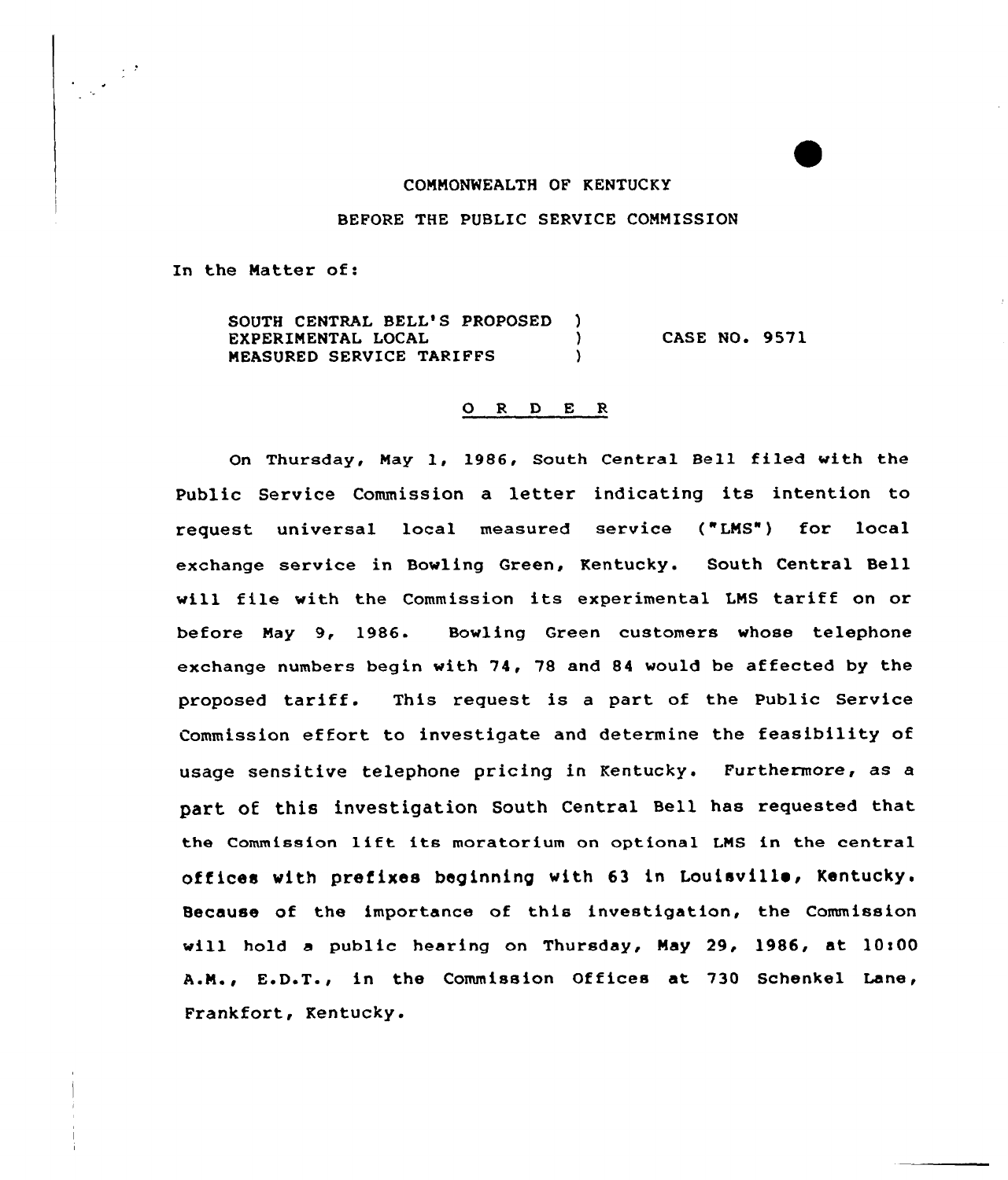The Commission will require South Central Bell to give notice to all customers who will be affected by these proposed tariff changes as follows:

1. Notice of the proposed rate change shall be given by newspaper notice in Bowling Green by a newspaper of general circulation once a week for 3 weeks.

2. Notice of the scheduled public hearing shall be given in accordance with KRS Chapter 424.

Inquiries concerning the proposed experimental LMS tariff in Bowling Green and the lifting of the Commission moratorium on the optional LMS in the Louisville central offices with prefixes beginning with 63 should be directed to Forest Skaggs, Secretary, Kentucky Public Service Commission, 730 Schenkel Lane, Frankfort, Kentucky 40601.

IT IS THEREFORE ORDERED that a public hearing on South Central Bell's proposed LMS tariff for its Bowling Green exchange and the lifting of the moratorium on optional LMS in Louisville central offices with prefixes beginning with 63 be and hereby is scheduled for May 29, 1986, at  $10:00$  A.M.,  $E.D.T.,$  in the Commission Offices at 730 Schenkel Lane, Frankfort, Kentucky.

IT IS FuRTHER ORDERED that South Central Bell shell give notice of its proposed rate changes and notice of the public hearing as provided in KRS Chapter 424.